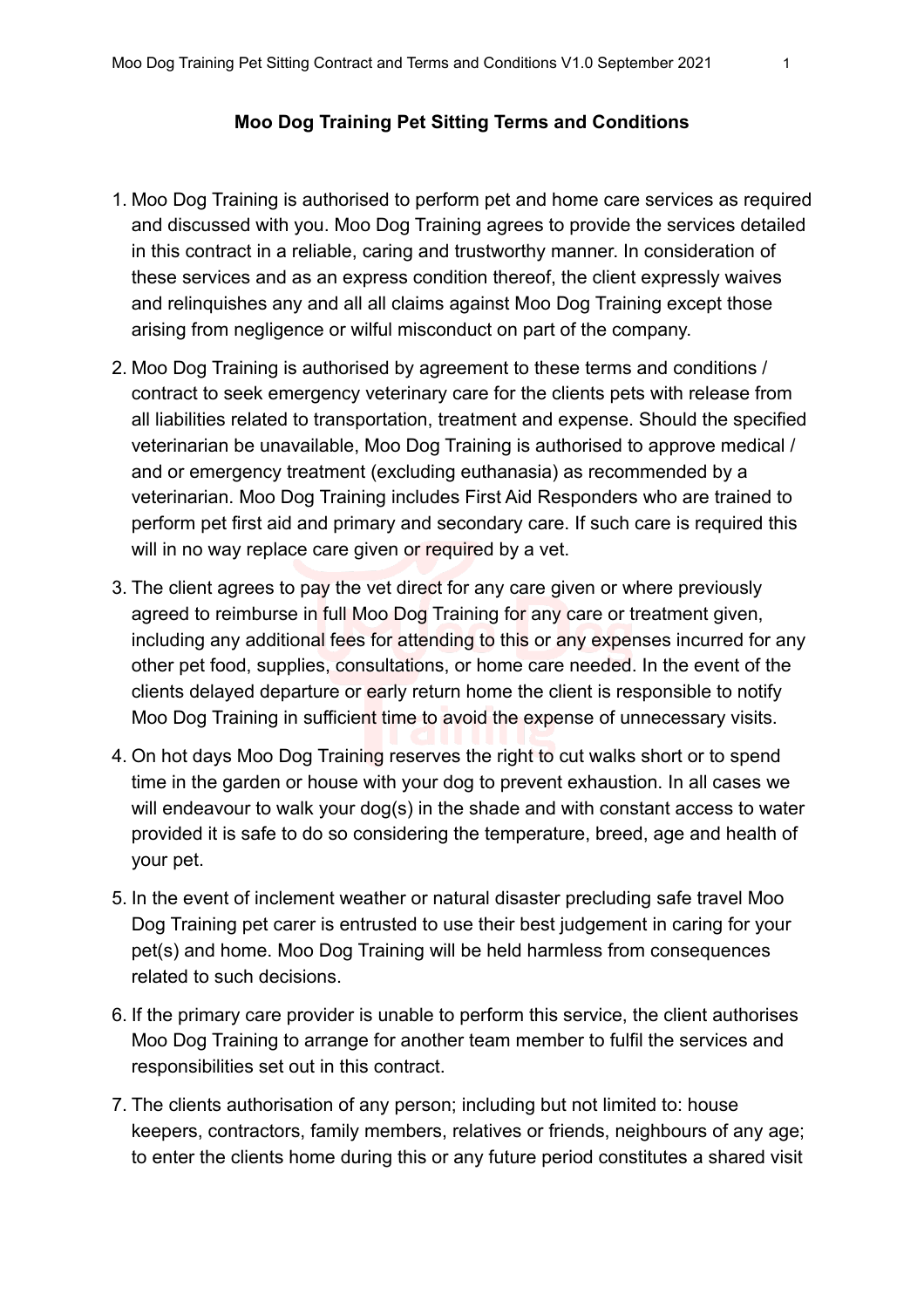agreement. Access to the home by estate agents and prospective buyers must also be disclosed to Moo Dog Training.

- 8. Because Moo Dog Training does not have sole access to the clients home and does not exercise sole care for the clients pets and home, Moo Dog Training cannot be held responsible for incidents involving pets and the home during such periods. Accordingly the client herby agrees to hold the company harmless for any incidents involving the home or pets during all periods of service that include shared visits arrangements or during the time the house is 'on the market' and estate agents / prospective buyers have access to the home.
- 9. If the client requests that Moo Dog Training leave the pet unattended for any period of time whether inside or outside either around or near the clients residence including with any other person including but not limited to: family member, friend, neighbour, garden or home, the client herby agrees to hold Moo Dog Training harmless in the event of any injury, theft or death of the pet, damage to the home or place the pet is left during in which time the client has requested the pet be left unattended.
- 10.This may include but is not limited to, requests to leave dogs unattended on the clients property, either in an enclosed area or not, a cat left to roam inside or outside of the home and its property, or a pet left in an electronic containment system (invisible fences) which may or may not be operational.
- 11.Moo Dog Training reserves the right to terminate services at any time if the company, in its sole discretion, detainees that the client, their property, or pet poses a danger to the health and safety of a Moo Dog Training representative. If concerns prohibit a pet carer from caring for the pet, the client authorises the pet(s) to be placed in a boarding facility with all charges there forth being charged to the client.
- 12.The client authorises these terms and conditions to be valid approval for future services of any purpose provided by this contract. Moo Dog Training is permitted to accept telephonic, online or verbal reservations for future service and update pertinent information without additional signed contracts or written authorisation. This contract can be terminated at any time for any reason at the request of either party.
- **13.Cancellation periods: Pet sitting / holiday care cancellations within 30 days of the start date will be charged at 50% of the total amount. Cancellations within 14 days of the start date will be charged in full.**
- 14.Payment is to be made by bank transfer to Monzo Bank, Lillie Abbott t/a Moo Dog Training, Account number 70128932, sort code 04-00-04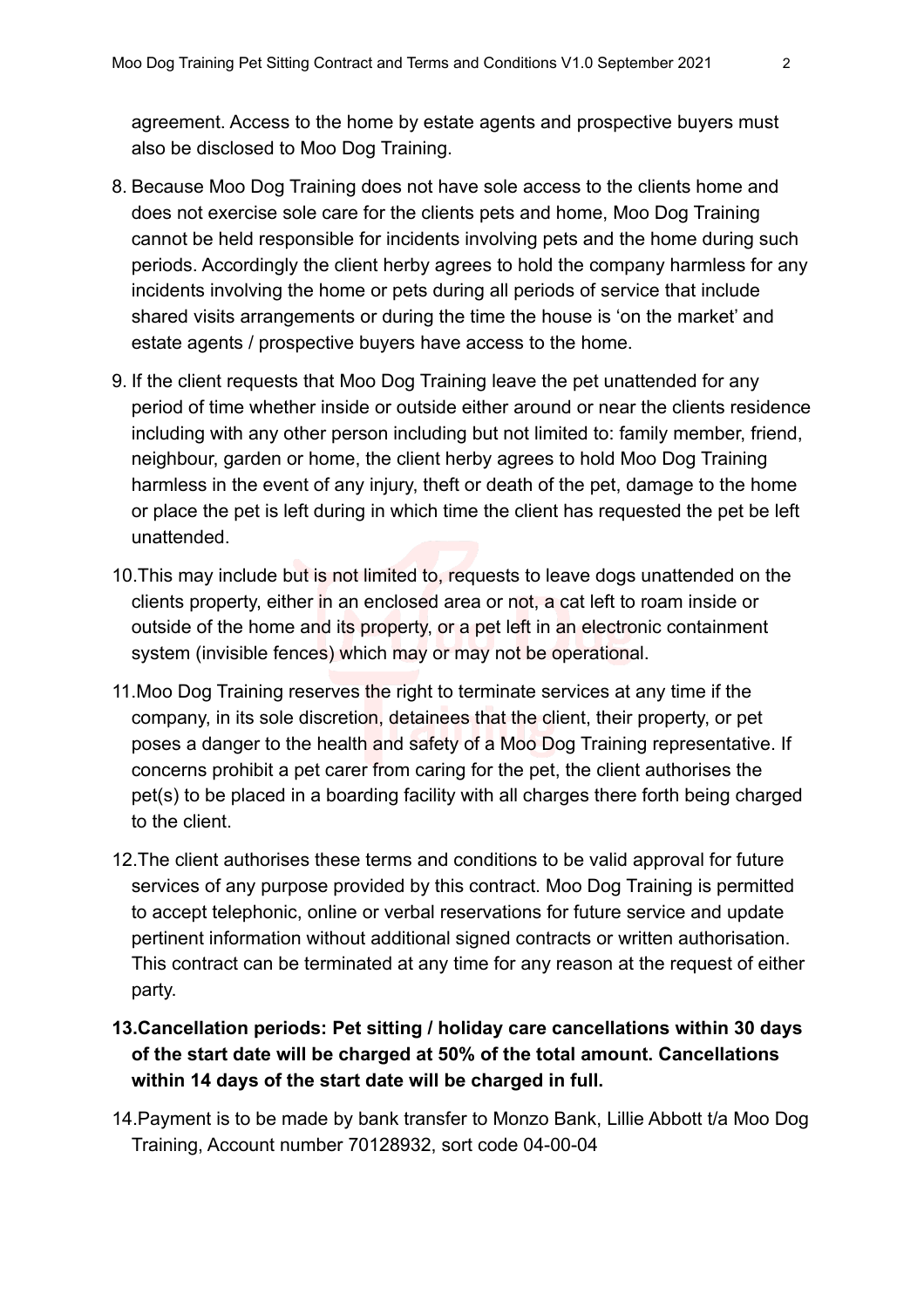## **15.Payments are due in full 7 days before the start of the booking. In the event that payment has not been received in this time frame, service will not be carried out but payment will be due in full.**

- 16.Late payment charges will be added at a rate of £10 per week (day one constitutes week one, with day 8 being the start of week two).
- 17.By agreeing to the terms of conditions the client agrees to the use of pictures of their pets being used in marketing for Moo Dog Training including on the internet.
- 18.Moo Dog Training promises to uphold any bookings and instructions as stated by the client to the best of their ability and we will endeavour to contact the client should an event (e.g. transport problems or urgent matter arise) happen that should prevent services being carried out. A refund or credit will be offered to the client should such a situation arise.
- 19.Illness, incidents, seasons, additional dogs and injury it is the clients responsibility to provide as much notice as possible of the following concerns - the dog or pet is unwell for any reason, Bitch in season, having been in contact with a dog or pet that has been unwell with a transmittable infection or disease (regardless of if your dog has shown any symptoms). You have any additional dogs or pets staying at your home or property that the pet carer has not met before. Your dog has had an unpleasant experience with a person, vehicle, other dog or animal, regardless of if they have been physically harmed in the process. In each of these cases we may adjust the diary and times we care for your pet to ensure their and out safety and welfare (e.g. walking at an earlier time to avoid peak times of other people and dogs being out or traffic) and to protect them and our own dogs from illness and disease.
- 20.Should we arrive and it has not been made clear to us before hand we will complete a short toileting visit and make you aware that we are unable to care for your dog (due to the safety of our own dogs) and will arrange immediate veterinary care for your dog where required. The full service will still be payable in full.
- 21.Future bookings or changes to bookings should be booked by email at [lillie@moodogtraining.co.uk](mailto:lillie@moodogtraining.co.uk)
- 22.Key holding: Key holding is available, keys provided by you for your property are never labelled in case of loss. We ask that you provide a novelty key ring with your key to remind us of who the key belongs to. Should you require your key to be returned in an emergency the call out fee is £25, this charge applies whether you collect the key or it is returned to you.
- 23.This fee does not apply for returning a key at the end of bookings, unless you require that the key is returned at a specific time.